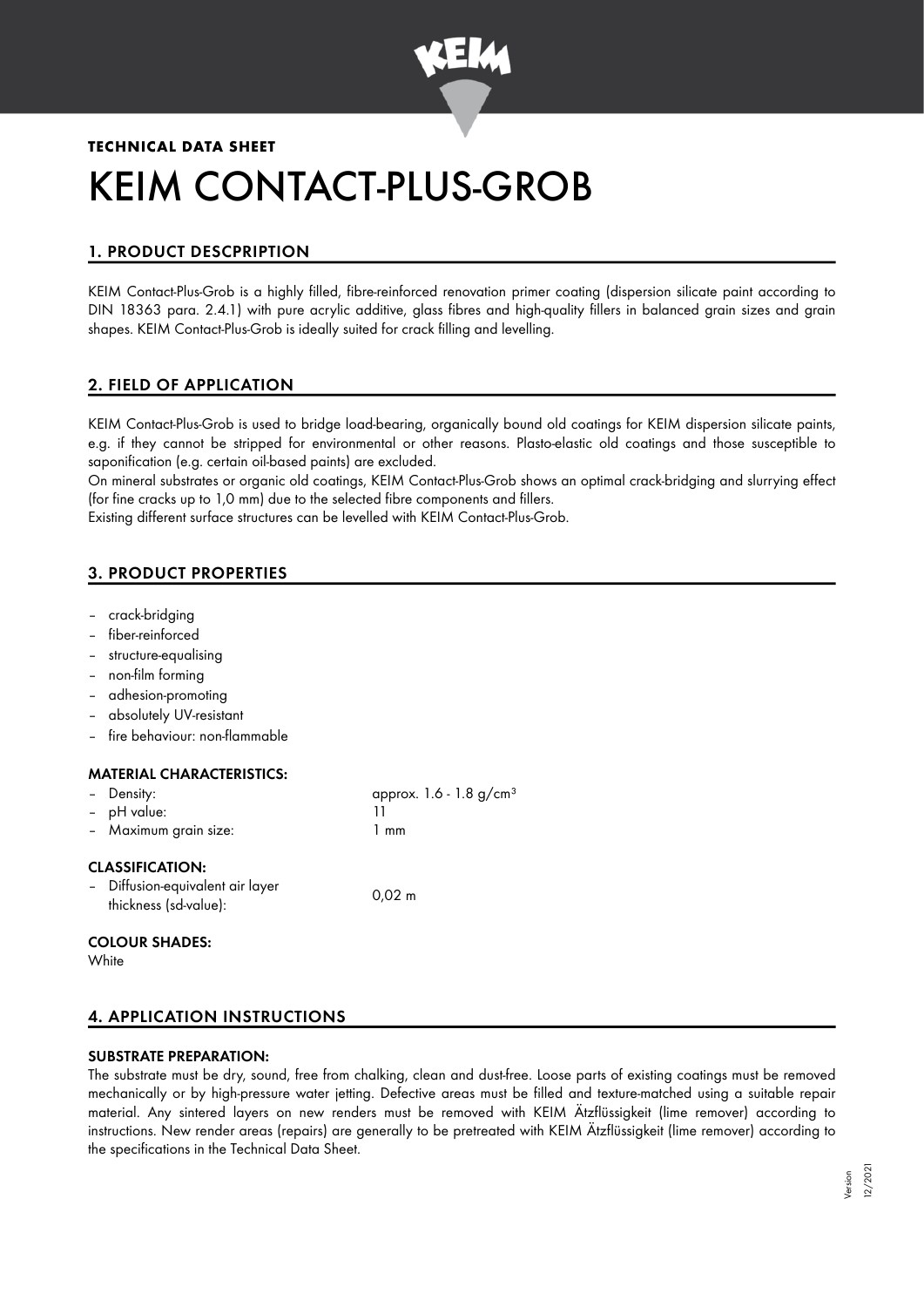#### APPLICATION CONDITIONS:

Ambient and substrate temperature ≥ 5 °C during application and drying. Do not apply in direct sunlight or on sun-heated substrates. Protect surfaces from direct sun, wind and rain during and after application.

#### APPLICATION:

KEIM Contact-Plus-Grob Always apply undiluted with a brush evenly in a criss-cross pattern on non-absorbent substrates. Dilute with max. 10 % and following products on absorbent substrates: KEIM Fixativ, KEIM Spezial-Fixativ, KEIM Concretal-Fixativ.

#### COATING SYSTEM:

KEIM Contact-Plus-Grob must always be overcoated with two subsequent coats, e.g. with KEIM Granital or KEIM Concretal-W, e.g.: Intermediate coat: with diluted Granital (max. 2 l KEIM special fixative (Spezial-Fixativ) per 10 kg) Final coat: with KEIM Granital, undiluted.

#### DRYING TIME:

Can be overcoated after 12 hours at the earliest (at 23°C and 50% RH). At higher relative humidity, layer thicknesses and/ or lower temperatures, drying is delayed accordingly.

#### CONSUMPTION:

approx. 0,5 kg/m² as base coat

#### CLEANING OF TOOLS:

Clean immediately with water.

#### 5. PACKAGING

| <b>Container content</b> | Unit of measure | Quantity on pallet | Type of container |
|--------------------------|-----------------|--------------------|-------------------|
|                          | ĸg              | 24                 | bucket            |
|                          | ĸg              |                    | bucket            |

## 6. STORAGE

| max. storage time | <b>Storage conditions</b>                            |
|-------------------|------------------------------------------------------|
| 12 months         | keep container tightly sealed.<br>cool<br>frost-free |

#### 7. DISPOSAL

For disposal information refer to section 13 of the safety data sheet.

# EC WASTE CODE:

Waste code: 08 01 12

#### 8. SAFETY INSTRUCTIONS

Please, refer to the Material Safety Data Sheet.